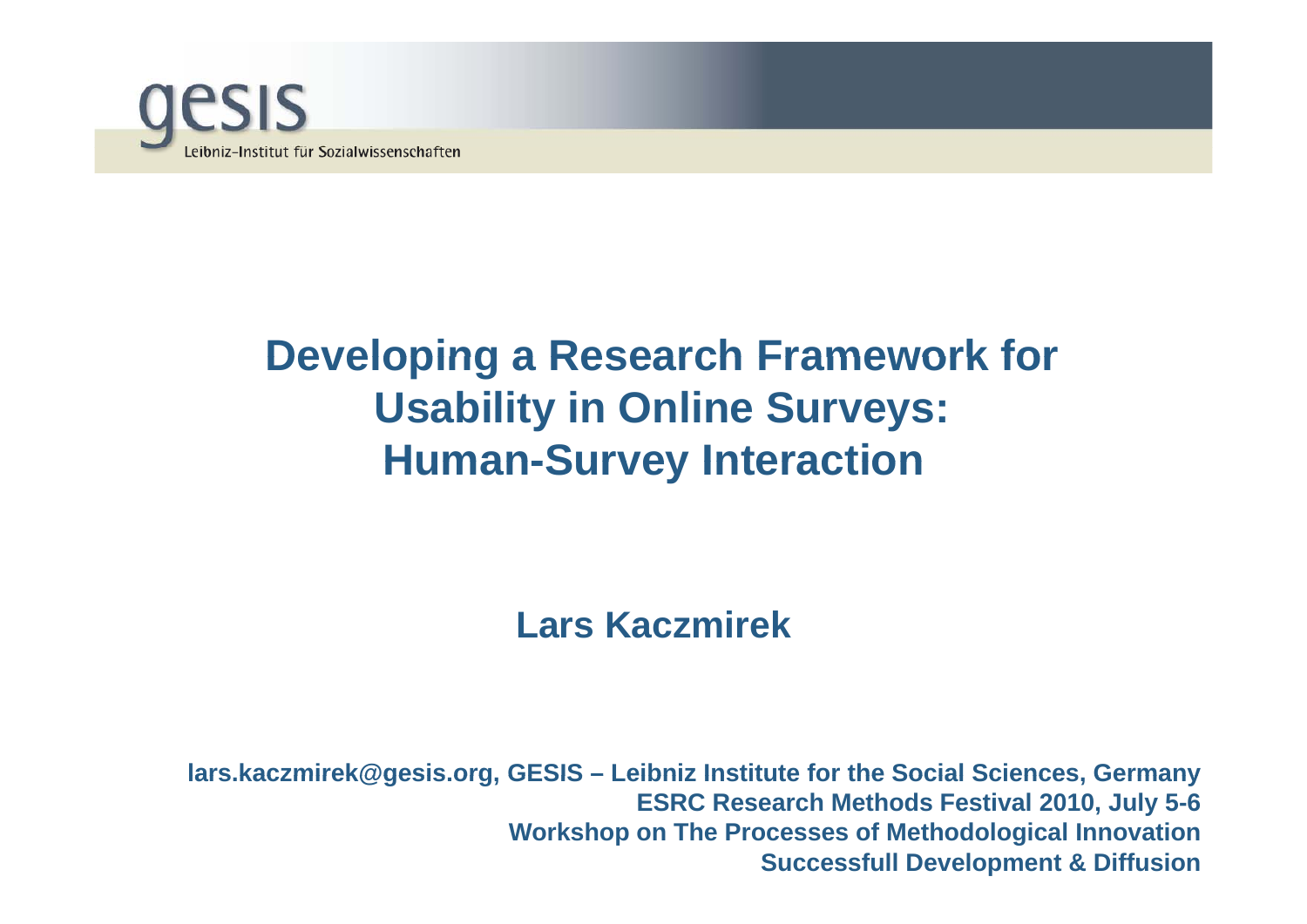## **Outline**

- 1. Topic and results
- 2. Interdisciplinary approach
- 3. Use of existing theoretical approaches and methods
- 4. Technological innovation
- 5. Circumstances that foster new research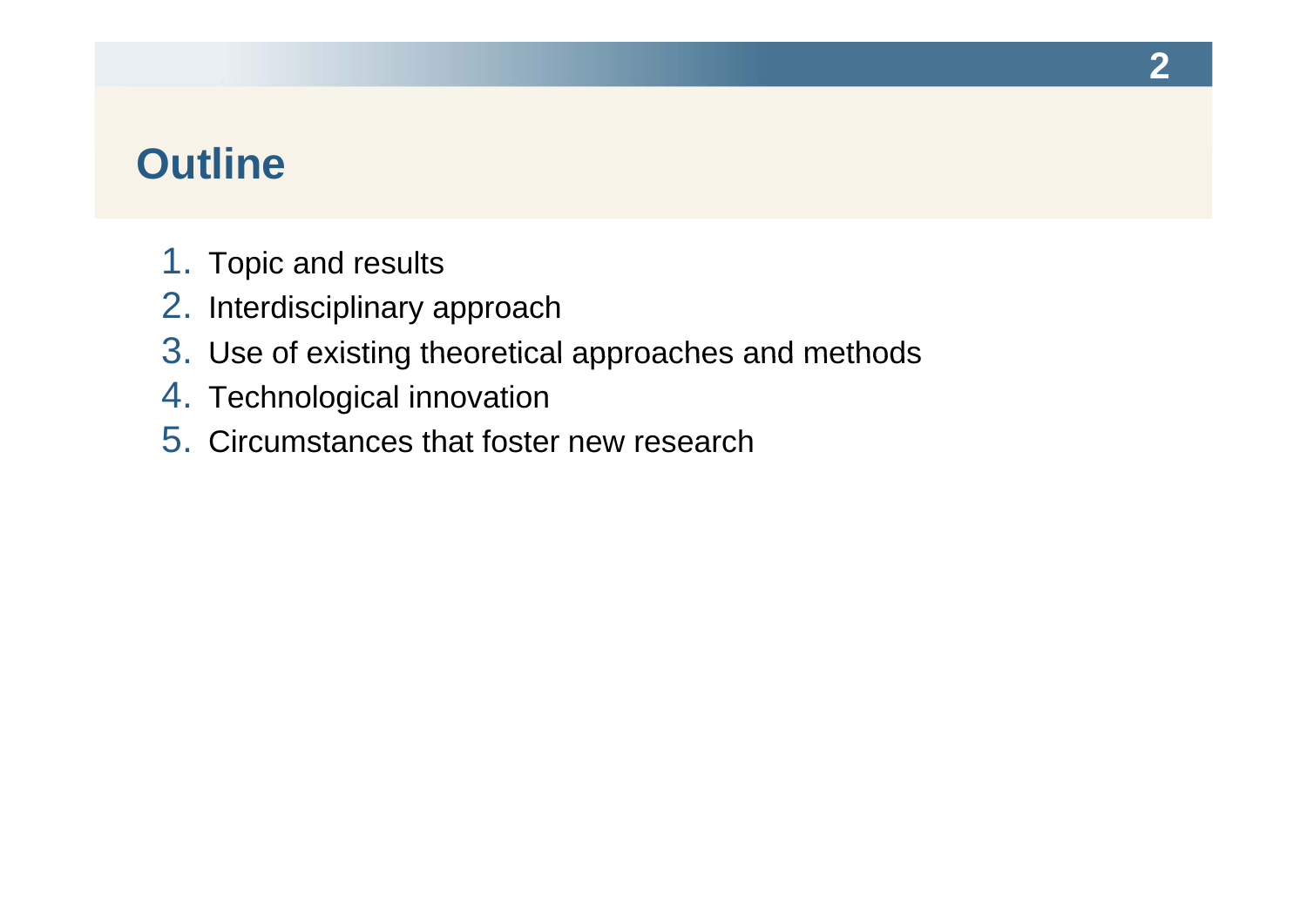# **1 Topic and Area of Research**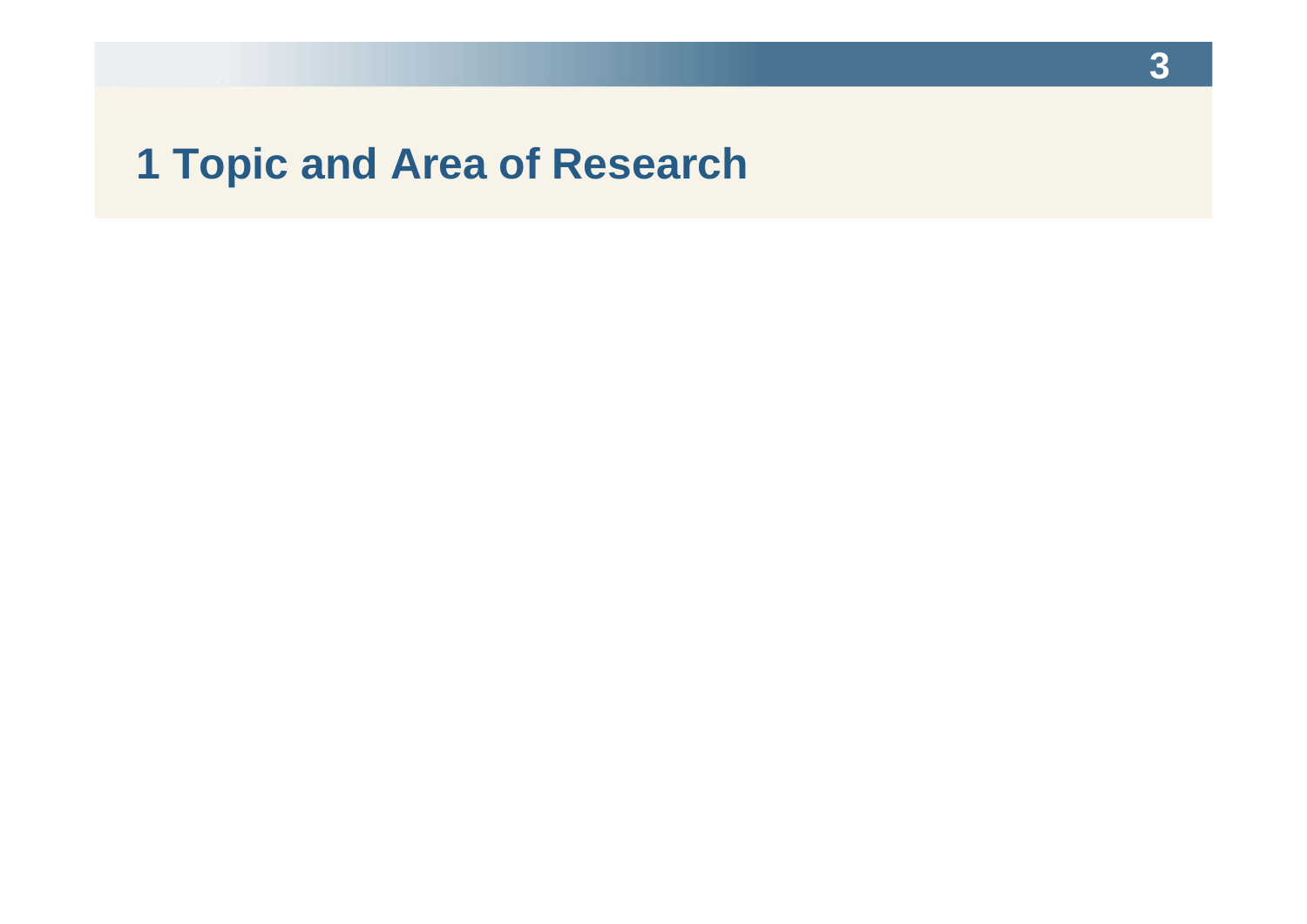# **The context of this work is in the survey life is cycle within the total survey error perspective**

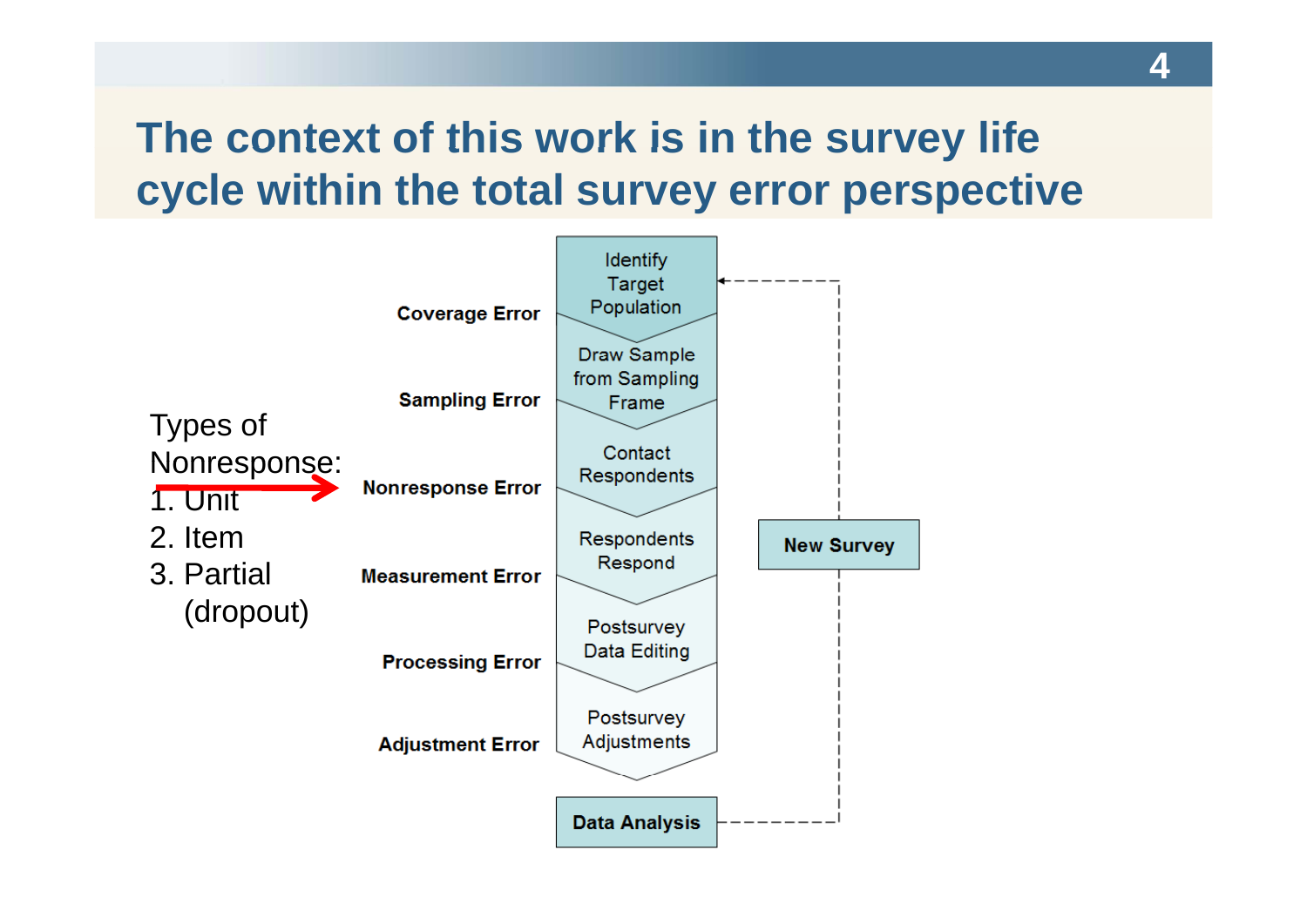# **Improving Human-Survey Interaction Results Summary**

- $\supset$  Concepts and methods of usability research lead to higher data quality in surveys in terms of reduced nonresponse.
- $\supset$  High usability fosters successful human-survey interaction, reduces interaction errors, thereby preventing loss of motivation.
- (1) Avoid additional unit nonresponse and ensure accessibility by relying on widely available technology for online survey implementations.
- **→** (2) Reduce item nonresponse with visual feedback during the answering process.
- **→** (3) Reduce dropout with meaningful feedback about the survey progress.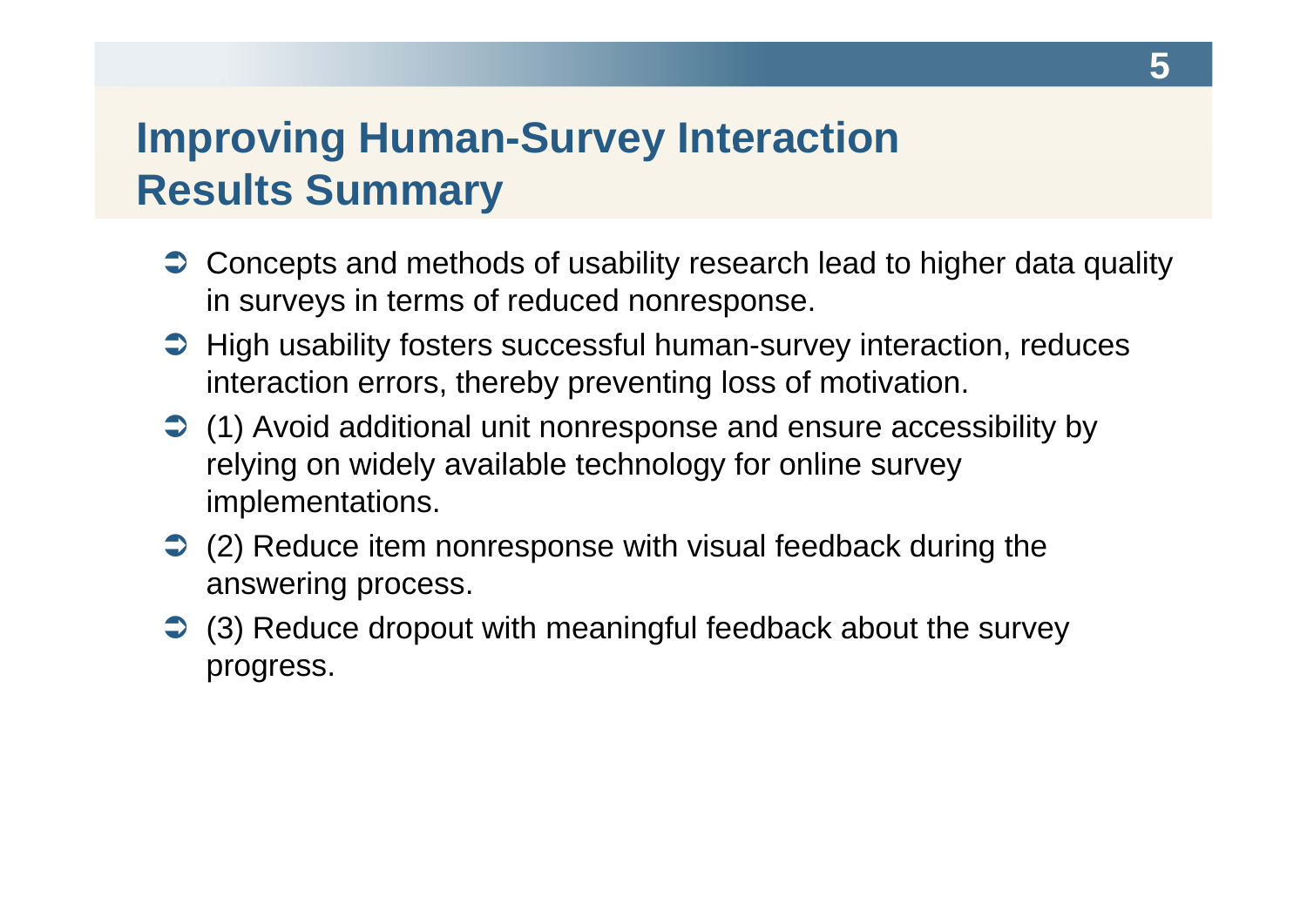### **Benefits and cost effectiveness**

- **Fancy flash-design can increase nonresponse by at least 6%.**
- Visual feedback increases substantial answers up to 4%.
- e<br>S **Progress indicators show an effect size of up to 8.8% higher** response rate compared to problematic but common implementations.
- $\mathcal{L}^{\text{max}}$ ■ Usability has a high cost-effectiveness, for example compared with incentives
	- e<br>S A meta-analysis with lottery (~\$115) showed no positive effect (Göritz, 2006).
	- e<br>S 0,9% higher response with a \$10 incentive per person would amount to \$10000 for 1000 respondents (cf. Singer, 2002).
- Ŧ In addition: positive effects on soft factors such as satisfaction, perceived time flow and perceived burden.
- Ŧ These findings can be extended to online forms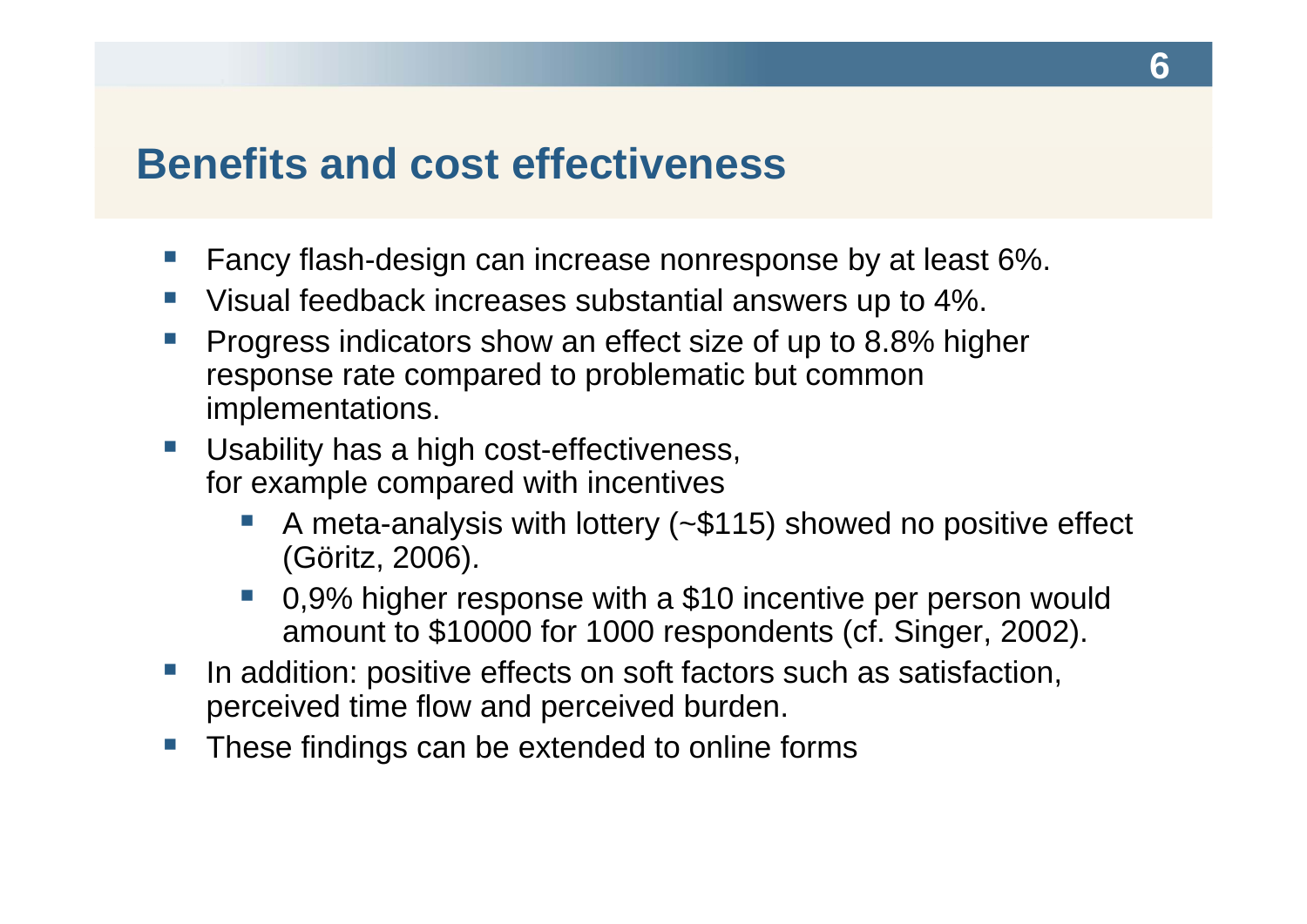### **Interaction Example: Auto-Forward**

 $\sim 10^{-1}$ • Should online surveys use an auto-forward feature for questions which only require a single response?

"I can always manage to solve difficult problems if I try hard enough." not at all true, hardly true, moderately true, exactly true

- $\mathcal{L}_{\mathcal{A}}$ **Assumptions for , yes': Respondents would only require a single click** instead of an additional click on the next-button. The survey is faster and respondents have a better experience of flow.
- e<br>S Assumptions for ,no<sup>t</sup>: Respondents have more difficulty in changing their answer because they have to go back to the previous screen.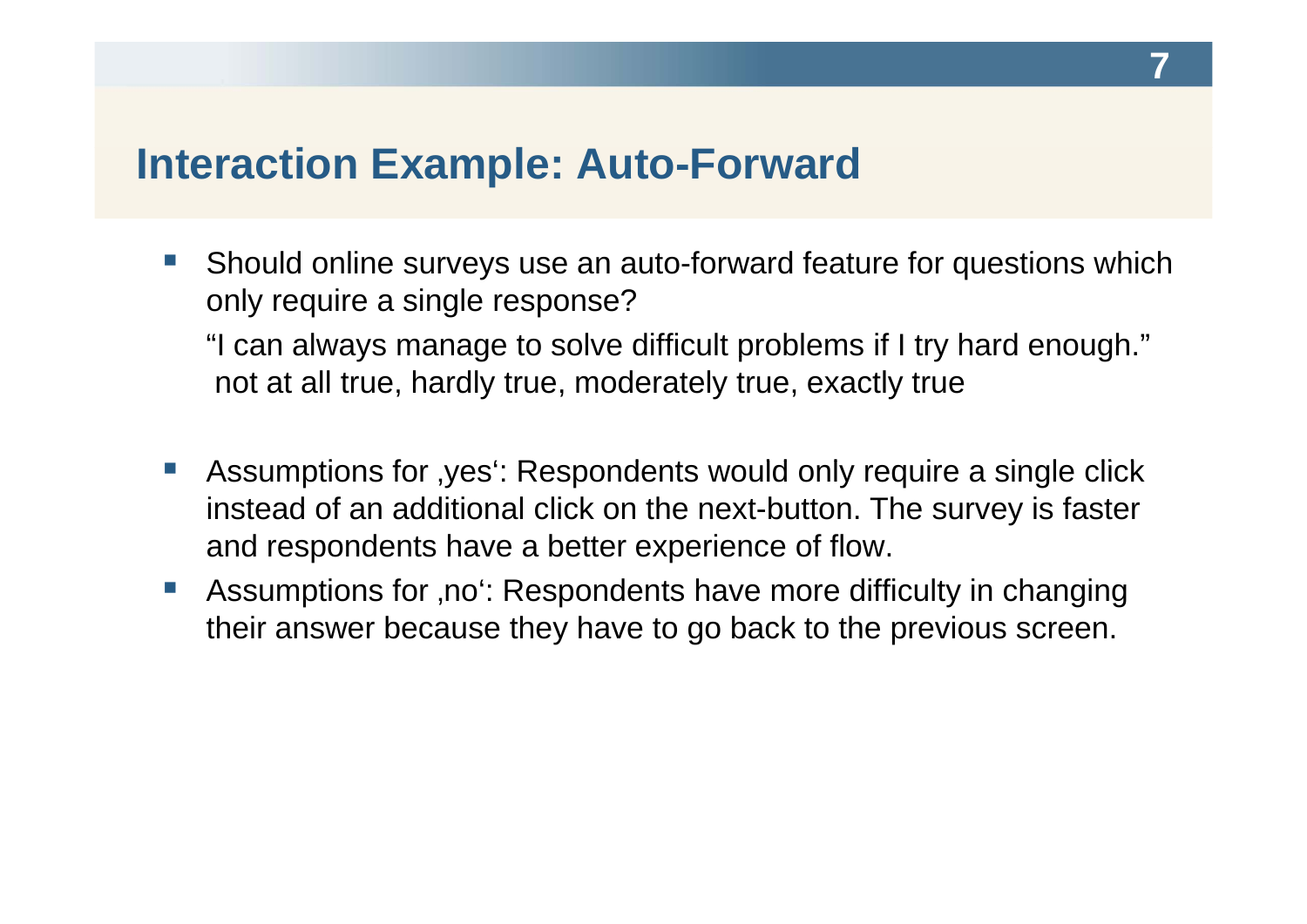### **What paradata shows: Changes in Answers**

- $\mathcal{L}^{\text{max}}$ • Data: Two grid questions with 10 items each in the LISS panel, n=2488
- $\mathcal{L}_{\mathcal{A}}$ ■ Grid A: general self efficacy scale
- e<br>S Grid B: personality items.
- $\mathcal{L}^{\text{max}}$ 40% changed their answer at least once
- $\mathcal{L}^{\mathcal{L}}$  $\blacksquare$  60% = 0
- $\blacksquare$  21% = 1 \_\_\_\_
- $10\% = 2$
- $\mathcal{L}^{\text{max}}$  $9\% > 3$
- $\mathbb{R}^n$ Auto-forward after a click is not such a good idea after all.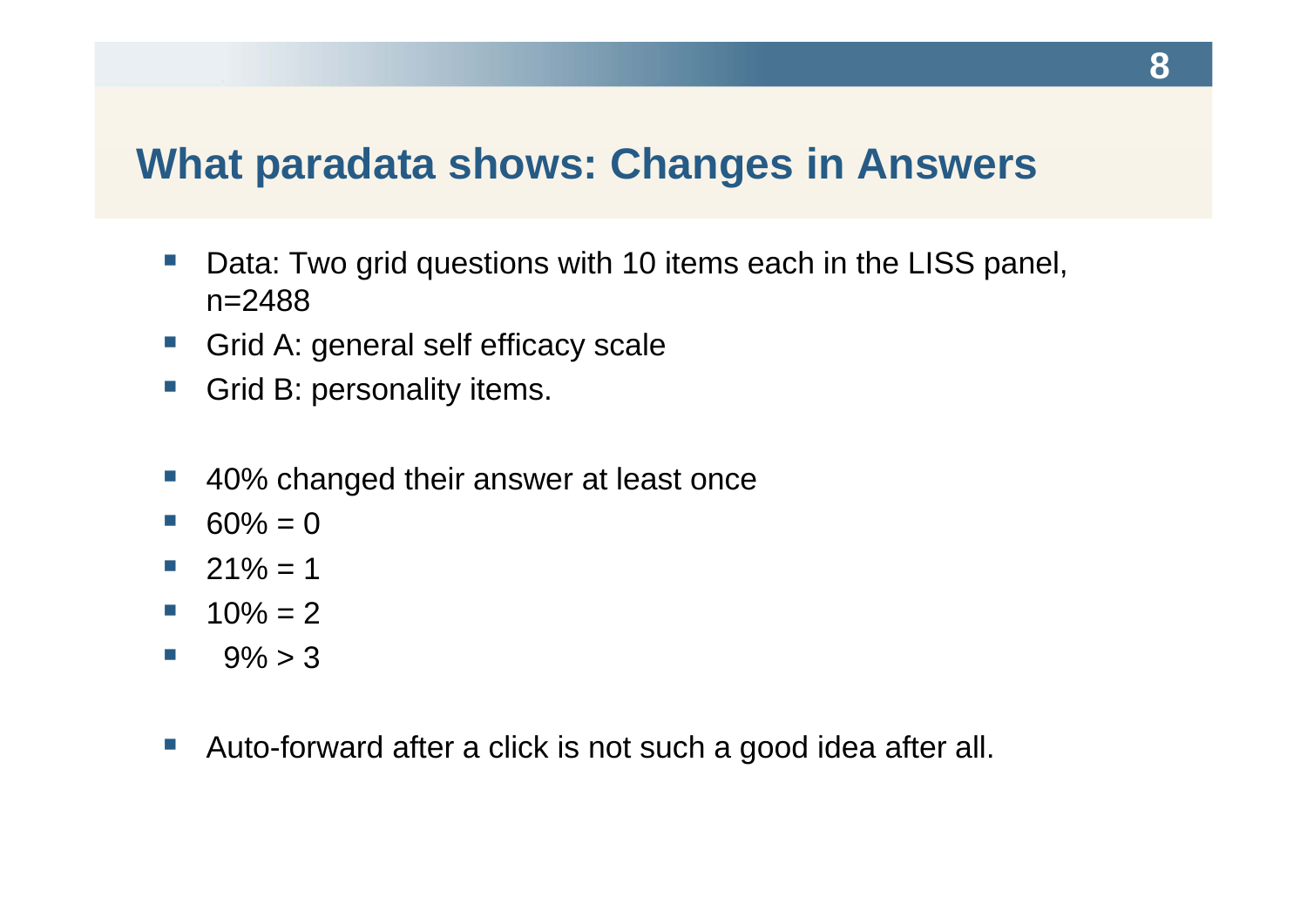### **Example: Non-reactive data collection of paradata**

- $\mathcal{L}^{\mathcal{L}}$ ■ General Social Survey in Germany, ALLBUS 2008 Online-Follow-Up Initial register-based sample and f2f survey
- e<br>S ■ n=258 (76%) agreed to technical collection, 81 respondents declined
- e<br>S Data collected March–April 2009, data accuracy +-2.8% or better
- e<br>S 98,5% had a screen width >= 1024 pixels
- e<br>S 47% IE, 42% Firefox
- e<br>S 32% Dialup, 47% DSL
- e<br>S ■ 69% WinXP, 22% WinVista, <2% MacOSX
- $\mathcal{L}^{\mathcal{L}}$ >99% JavaScript, 97% Flash
- e<br>S ■ 75% Quicktime, 64% Realplayer, 49% Windows Media Video
- e<br>S 99% Java, 49% VB Script / Active X
- Ŧ 94% Adobe Acrobat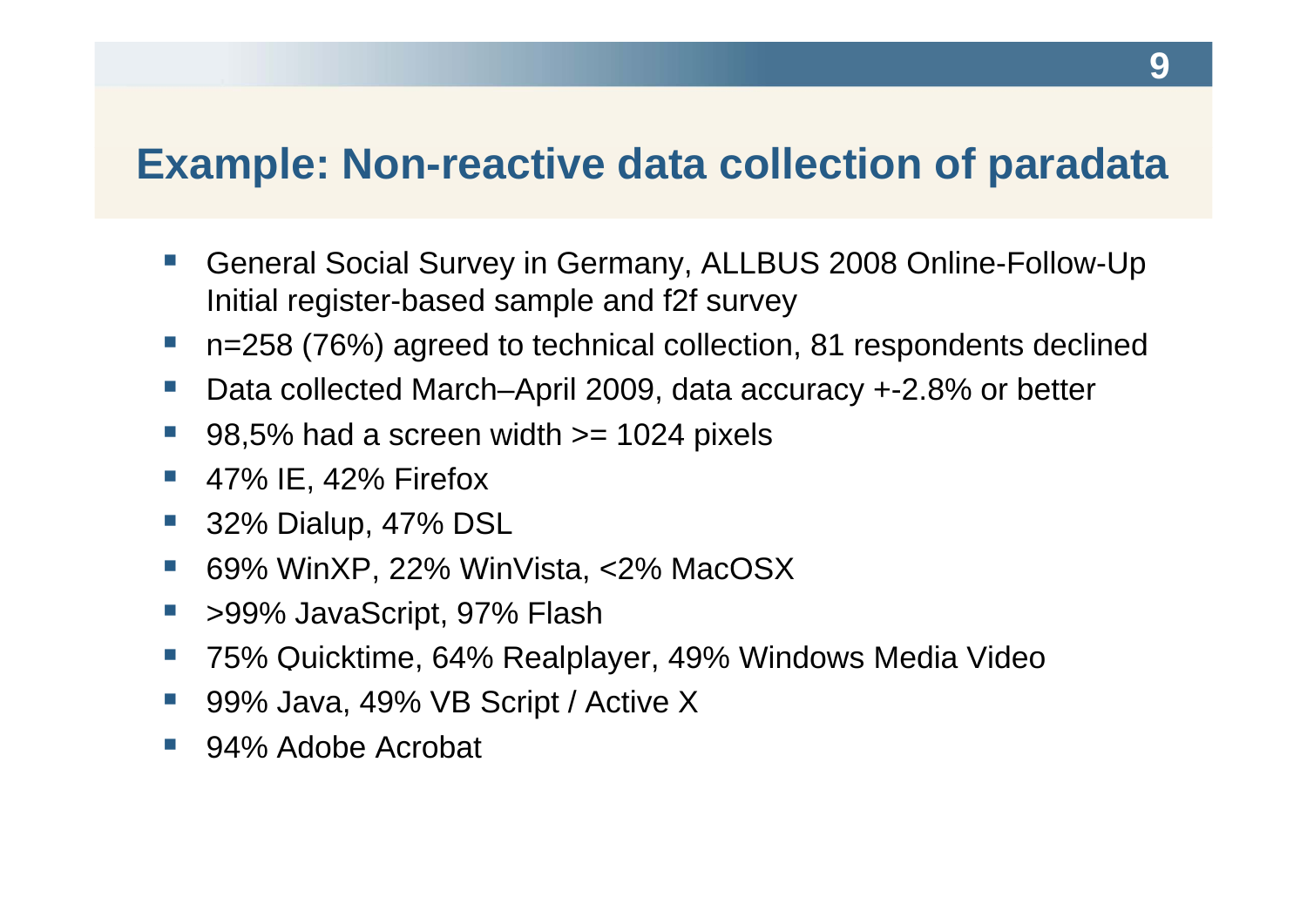# **2 Interdisciplinary approach, Concepts from**

- $\mathbb{R}^n$ • Survey methodology
	- $\mathbb{R}^n$ response burden
	- e<br>S answering process
	- $\mathbb{R}^n$ satisficing
- $\mathcal{L}_{\mathcal{A}}$  Cognitive psychology
	- e<br>S Gestalt principles
	- e<br>S visual design
- $\left\vert \cdot \right\rangle$ ■ Usability
	- e<br>S human-computer interaction
- $\mathbb{R}^n$ **Technology** 
	- Ŧ online surveys
	- $\sim$ programming languages for Web pages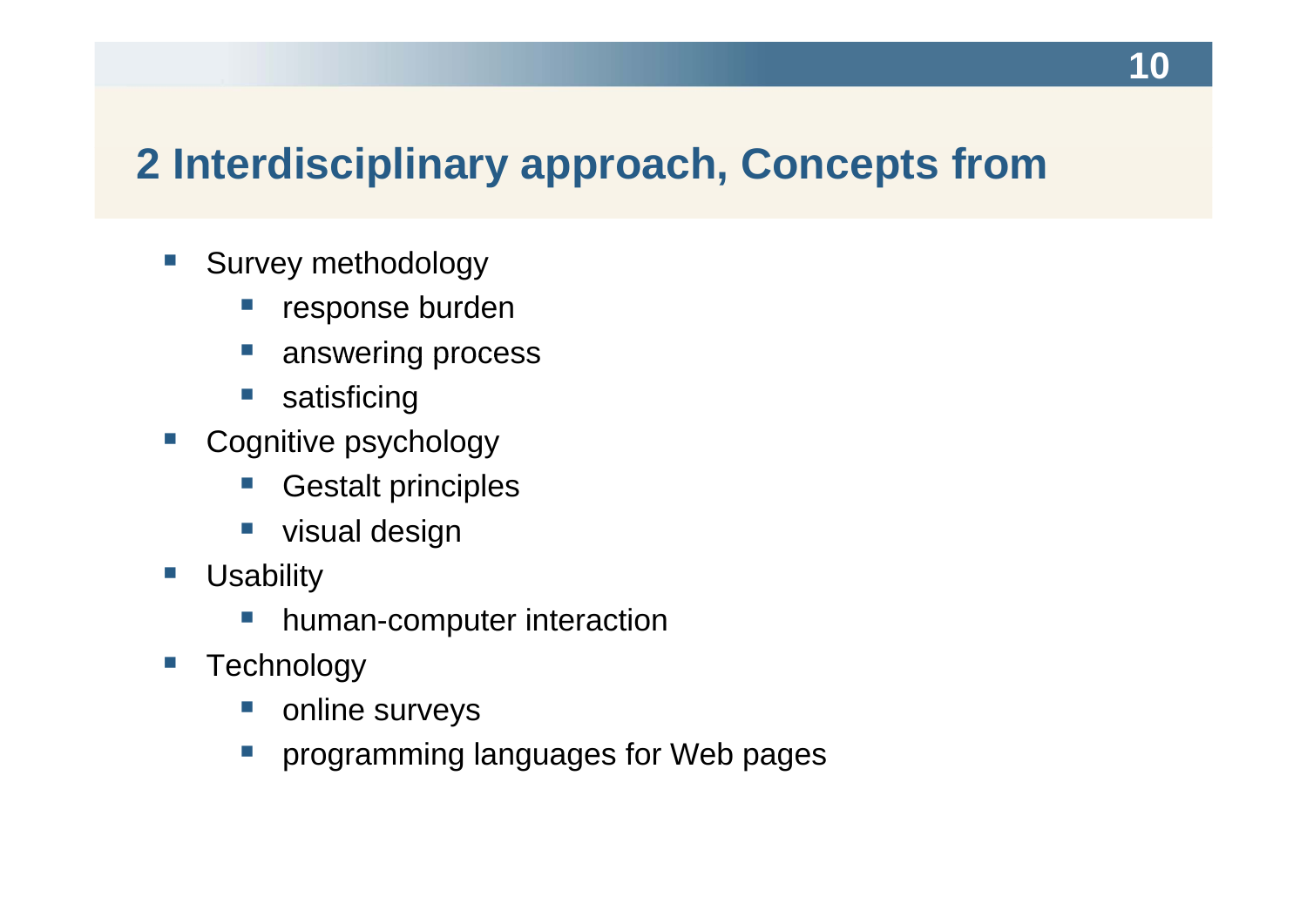### **Resulted in the framework Human-Survey Interaction**



Criteria: nonresponse, changes in answers, nondifferentiation, satisfaction, perceived burden, …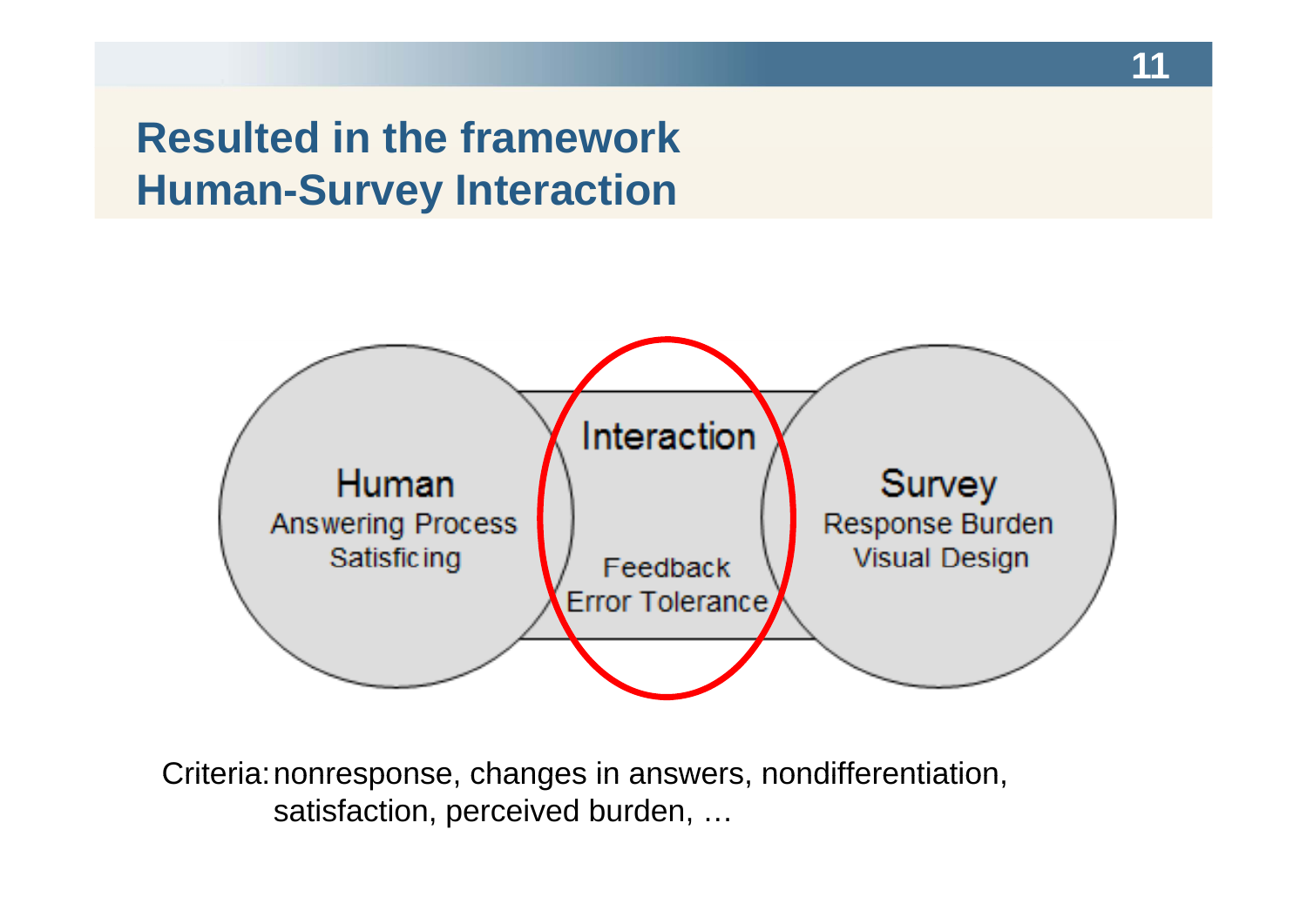### **3 Use of existing theoretical approaches and methods**

- $\mathcal{L}_{\mathcal{A}}$ **IDED IDENT IS A LOCAL IDENT IS A LOCAL THE IMAGE IS A LOCAL THE IMAGE IS A LOCAL THE ISLACE ISLACE:** In Identity
- $\overline{\mathbb{R}^n}$ Identifying research areas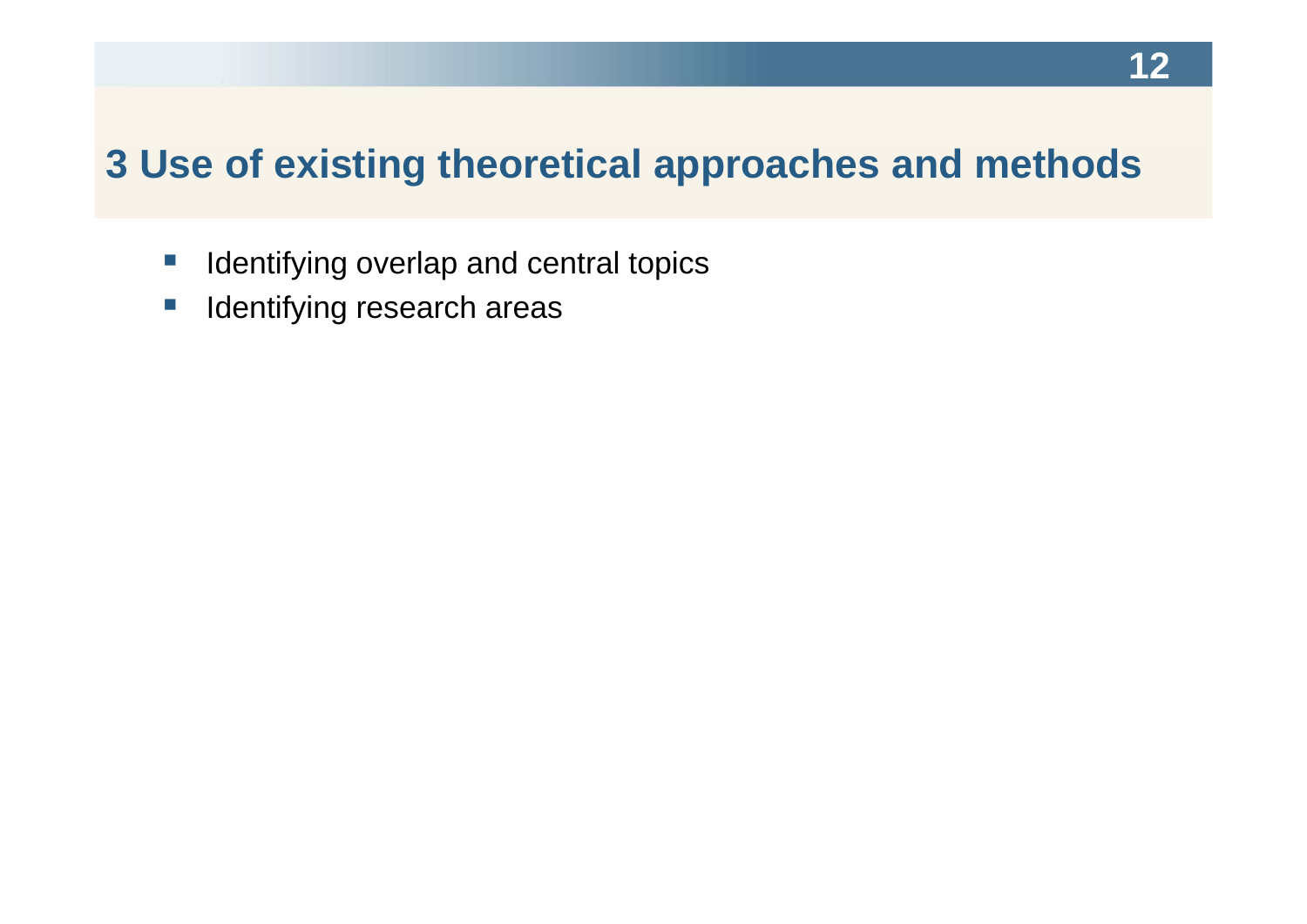### **Usability in Online Surveys**

- $\mathcal{L}^{\text{max}}$ ■ Usability is a part of surveys (Dillman, 2007; Hansen & Couper, 2005)
- $\sim$  Usability principles proposed by authors from different fields
	- e<br>S Design of everyday things (Norman 1988)
	- $\mathcal{L}_{\mathcal{A}}$ User interface design (Shneiderman 1998)
	- $\mathcal{C}^{\mathcal{A}}$ Website usability (Nielsen 1993, 2005)
	- e<br>S Usability in computer-assisted interviewing (Couper 1994)
	- e<br>S Dialogue Principles (ISO 9241-110, 2006)
- $\mathcal{L}^{\text{max}}$  $\blacksquare$  All approaches overlap in terms of
	- **Tale Error tolerance**
	- $\sim$ **Feedback**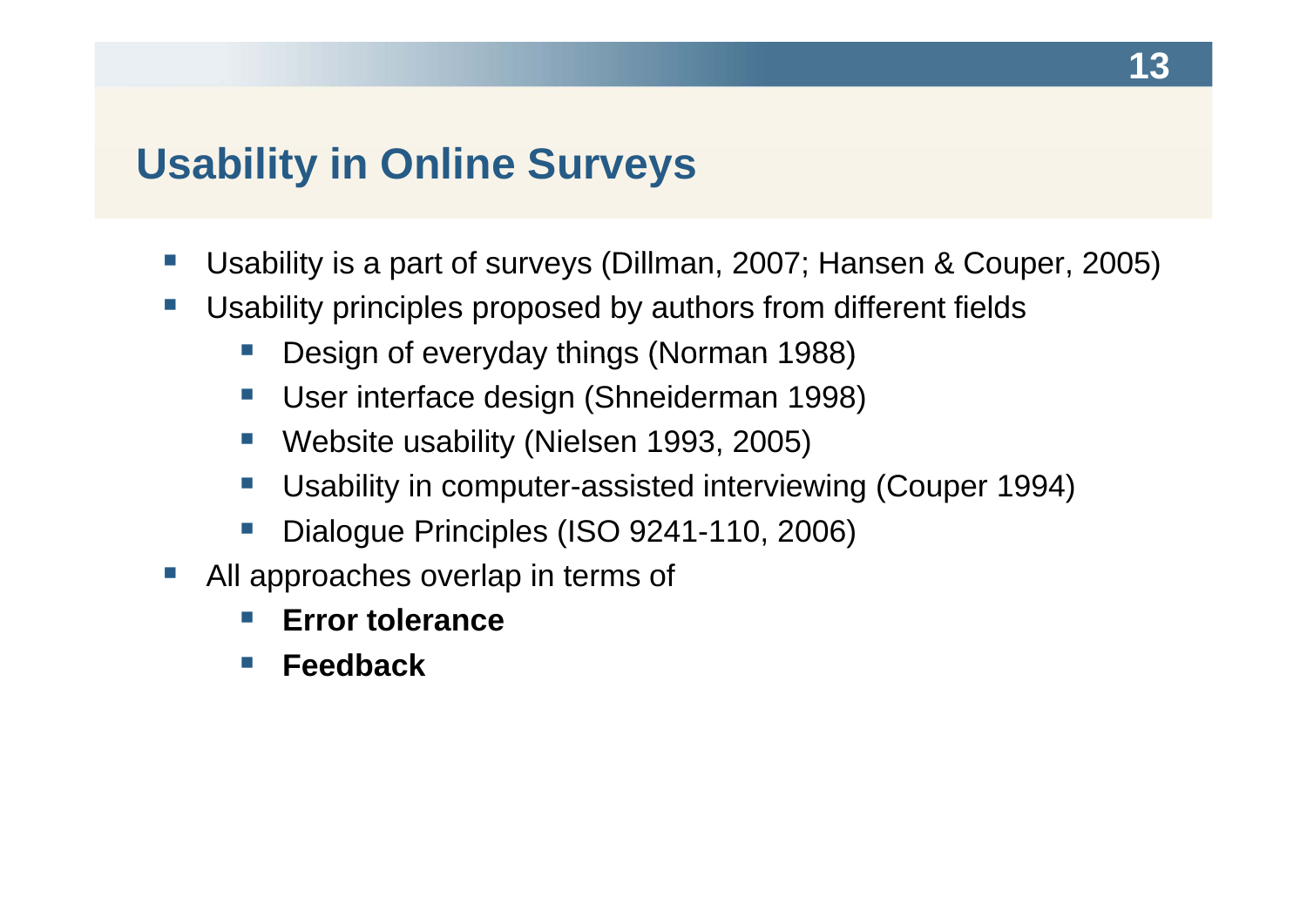## **4 Technological innovation**

- $\mathcal{L}^{\text{max}}$ • New features in online surveys are often technically driven and programmed by people without methodological education
- e<br>S ■ Survey methodologists have to catch up with existing practices
- e<br>S Research is needed to convince that some common practices produce less than satisficing data quality
- $\mathcal{L}^{\mathcal{A}}$ ■ Review and assessment of features in online survey software (Kaczmirek, L., 2008, Internet Survey Software Tools, in N. Fielding, R. Lee, & G. Blank (eds.), *The Sage Handbook of Online Research Methods*, London: Sage, pp. 236-254.)
- **The Contract**  The need for robust and non-reactive criteria of data quality lead to the development of a universal client-side paradata (UCSP) collection tool
	- e<br>S Easier and faster implementation allows faster research cycles
	- Ŧ Standardized output variables
	- Ŧ Also collects behavioral data which was not anticipated, e.g. missed clicks on non-existing elements on a Web page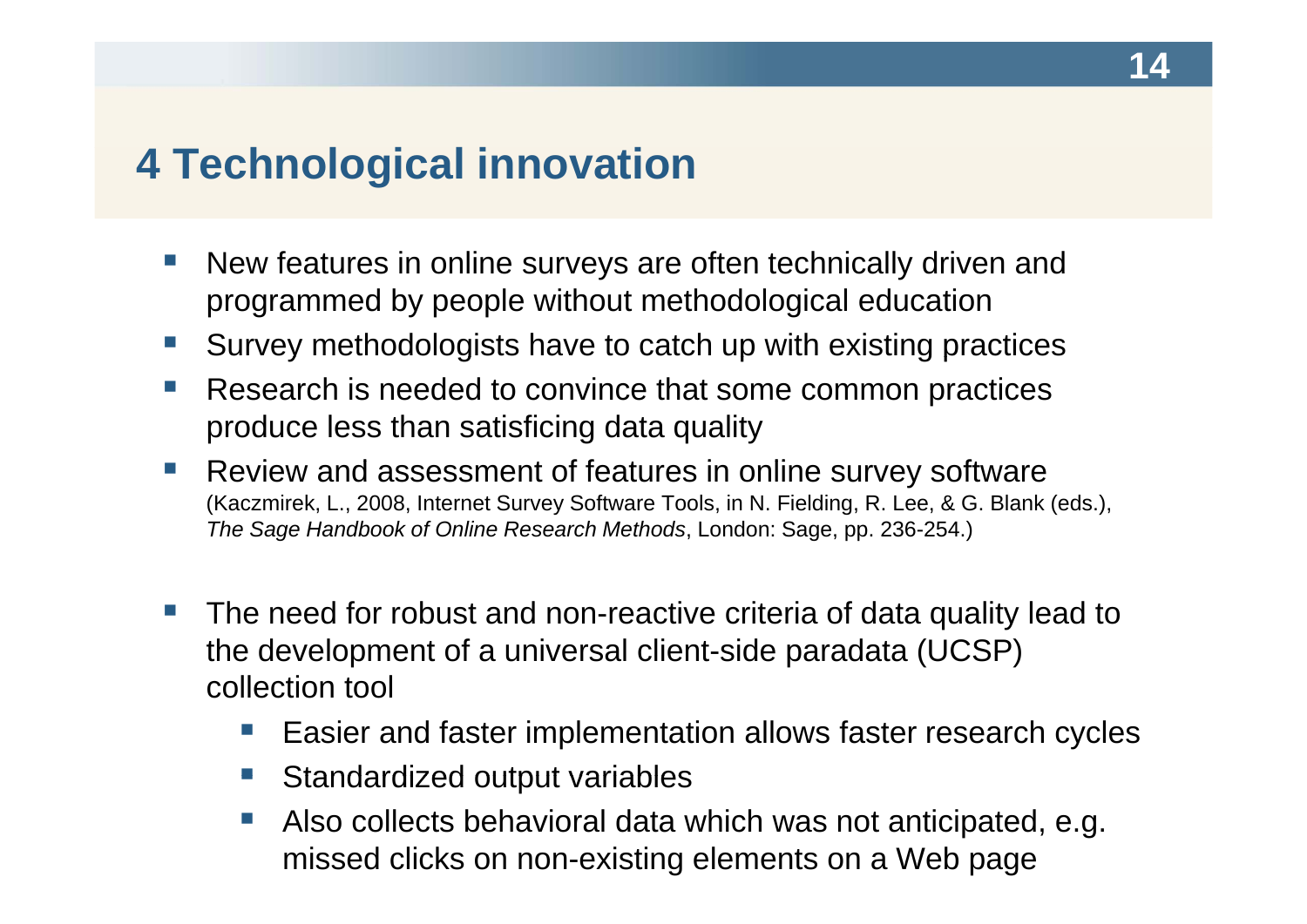### **5 General circumstances that foster research**

- $\mathcal{L}^{\text{max}}$ ■ Living the output stages: report, conference, manuscript
- $\mathcal{C}^{\mathcal{A}}$  Networking in professionel associations, conference organization, reviewing, several book projects
- e<br>S Consultation services and teaching
- $\mathcal{L}^{\text{max}}$ Peer colleagues in the same career position
- $\sim$ Mentoring and research team
- $\mathcal{L}^{\text{max}}$ Further training and special courses
- e<br>S People that keep work of others away from you
- e<br>S Informal but regular meetings, tea time
- **Available student assistant**
- $\sim$  Administrative and infrastructure support, e.g. funding for presentations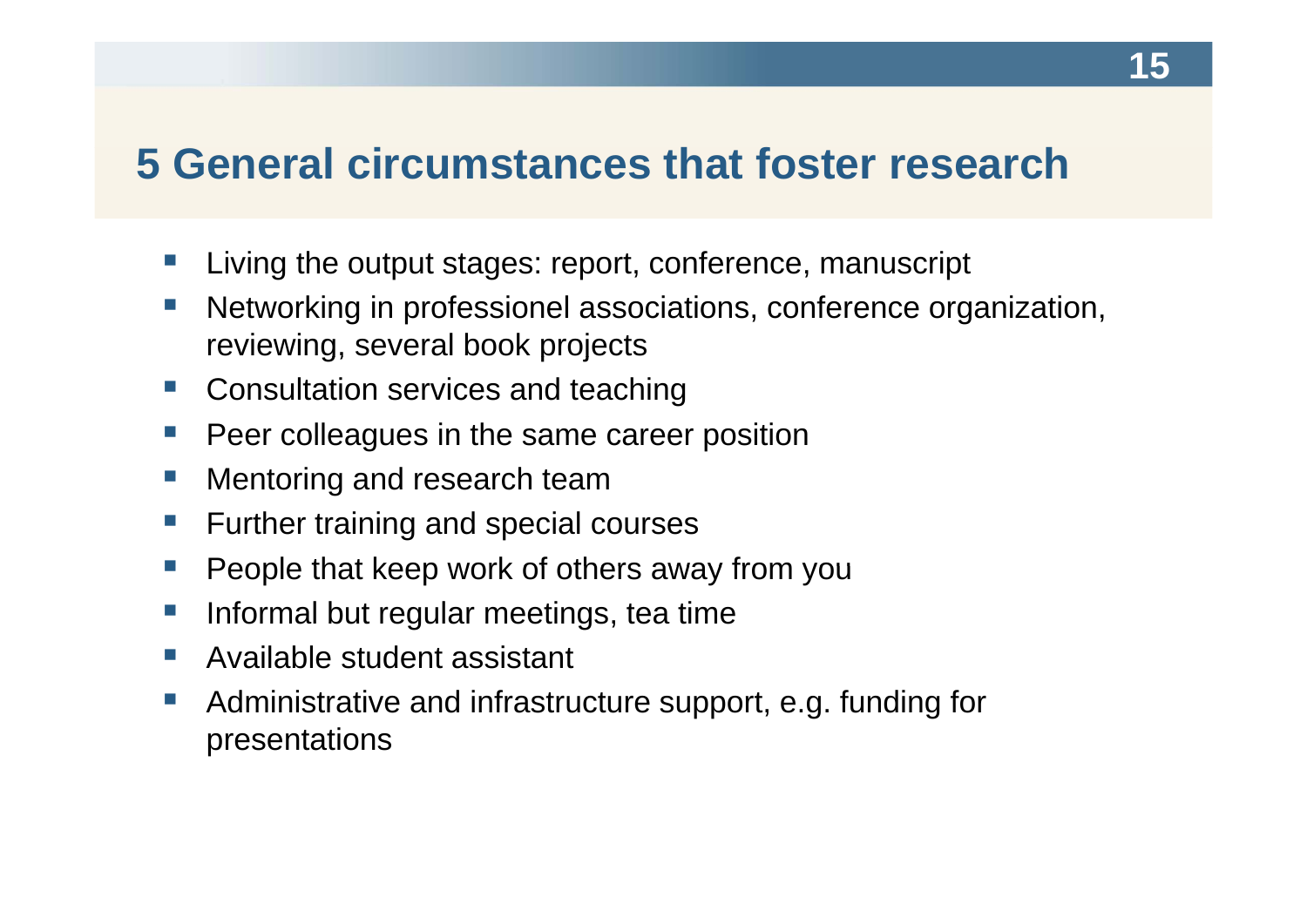### **How can methodological research be innovative?**

#### $\sim$  $\blacksquare$  Many research cycles

Instead of conducting a few big surveys, online surveys allow for very fast research cycles, e.g. from programming to data in SPSS within one week.

### **Thinking in experiments**

Trial and error approach is feasible, many more experiments than make it into papers, e.g. 6 surveys with experiments out of 16 A single survey can include many methodological experiments

 $\mathcal{L}^{\text{max}}$  **To be open for cooperation with others is key** methodological research can be conducted in cooperation with topical research: A single survey but 2 research goals

#### $\mathbb{R}^n$  and  $\mathbb{R}^n$ **Utilize methods and data collection modes that grow**

The share for online interviewing grew from 5% in 2002 to 31% in 2008 for the generated turnover of member institutes of the German market research association (ADM, 2008)

Online research is the least expensive mode of data collection in most of Western Europe, the United States, Japan, and Australia (Global Prices Study, ESOMAR 2007)